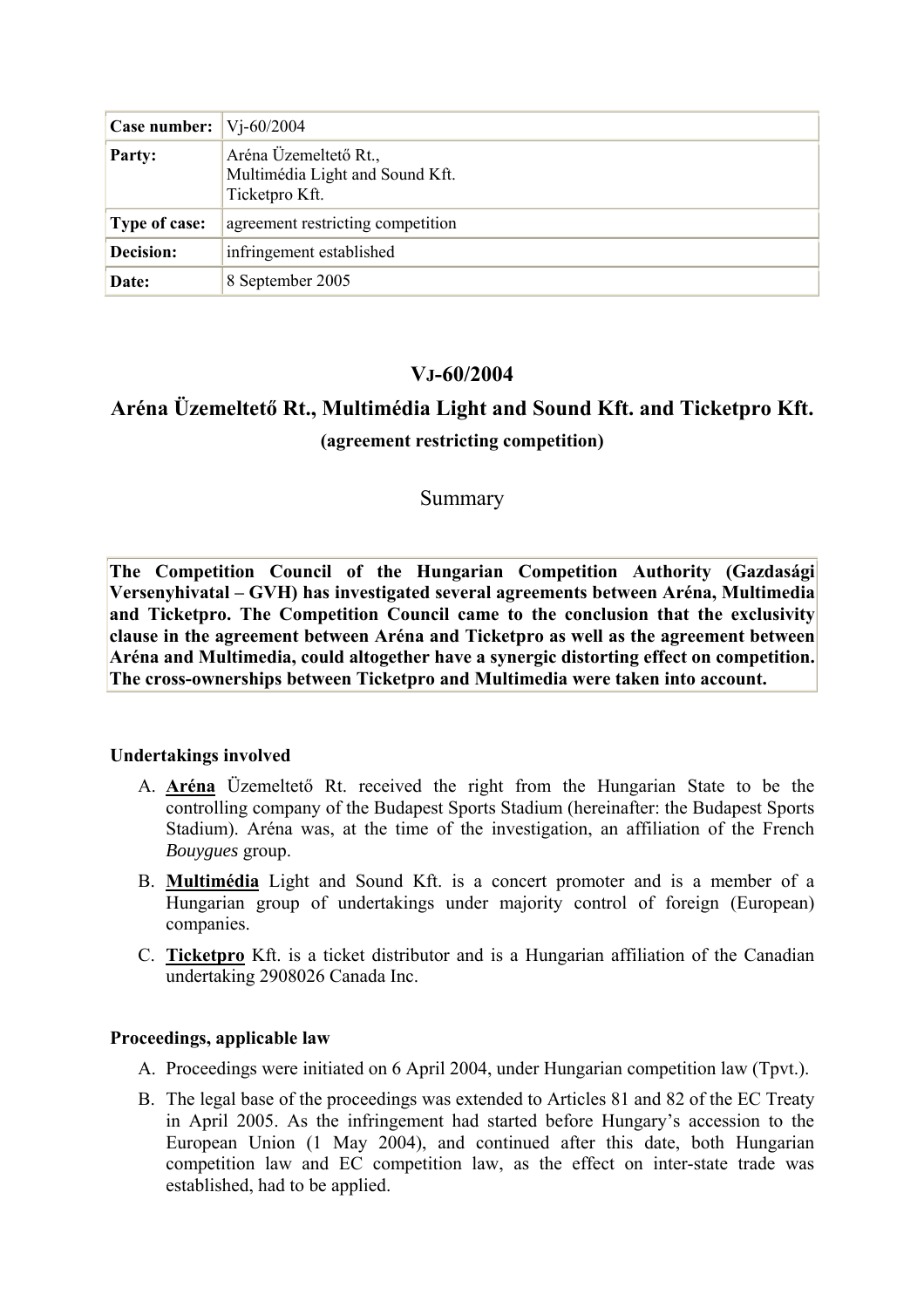#### **Agreements under investigation**

#### *A. The agreement between Aréna and Ticketpro (Agreement A)*

According to the agreement between Aréna and Ticketpro, the latter received the exclusive rights to issue and to distribute tickets for the Budapest Sports Stadium for 5 years as well as the right for an optional prolongation of these exclusive rights for an additional 5-year period. The exclusivity clause in the agreement between Aréna and Ticketpro meant in practice that if a concert promoter intended to organise an event in the Budapest Sports Stadium, Aréna could only sign that agreement if it obliged the concert promoter to take the services of Ticketpro.

*B. The agreements between Aréna and concert promoters (Agreement B)*

The rental fee for the Budapest Sports Stadium is 15% of the net revenue of the event, but there is also a minimum and a maximum amount which has to be paid in case 15% of the net revenue is smaller or larger than that amount. According to the general terms of contract for renting of the Budapest Sports Stadium (*Annex I to Agreement B*) the concert promoter willing to organise an event must take the services of Ticketpro.

According to the general terms of contract for the operation of ticket offices (*Annex II to Agreement B*) the concert promoter may only rent the Budapest Sports Stadium if it takes the services of a ticket agent (Ticketpro) appointed by Aréna.

*C. Agreement between Ticketpro and concert promoters (Agreement C)*

This agreement stipulates the way tickets are distributed for an event in the Budapest Sports Stadium (e.g. fees to be paid to Ticketpro, advertisement surface reserved exclusively for Ticketpro, as well as the back side of the tickets, etc.).

D. *Annual rental agreement between Aréna and Multimedia (Agreement D)*

According to this agreement, Multimedia receives special advantages from Aréna (e.g. special treatment concerning payments; after 10 events the 11th event is free of charge; Multimedia receives the title "Aréna's first partner", etc.).

The agreement was signed for one year and then it was renewed for another year; it has expired on 1 March 2005. According to the parties the agreement has not been renewed.

#### **The relevant market and the question of whether dominant positions exist**

A. The relevant product market

- a) Subject of the above agreements are events to be organized in the Budapest Sports Stadium. In order to bring about an event in a certain city or country, the followings are needed:
	- a venue for the event
	- the organisation of the event (e.g. negotiation with the performer) is carried out by a concert promoter (concert organiser)
	- the distribution of tickets for the event (ticketing services)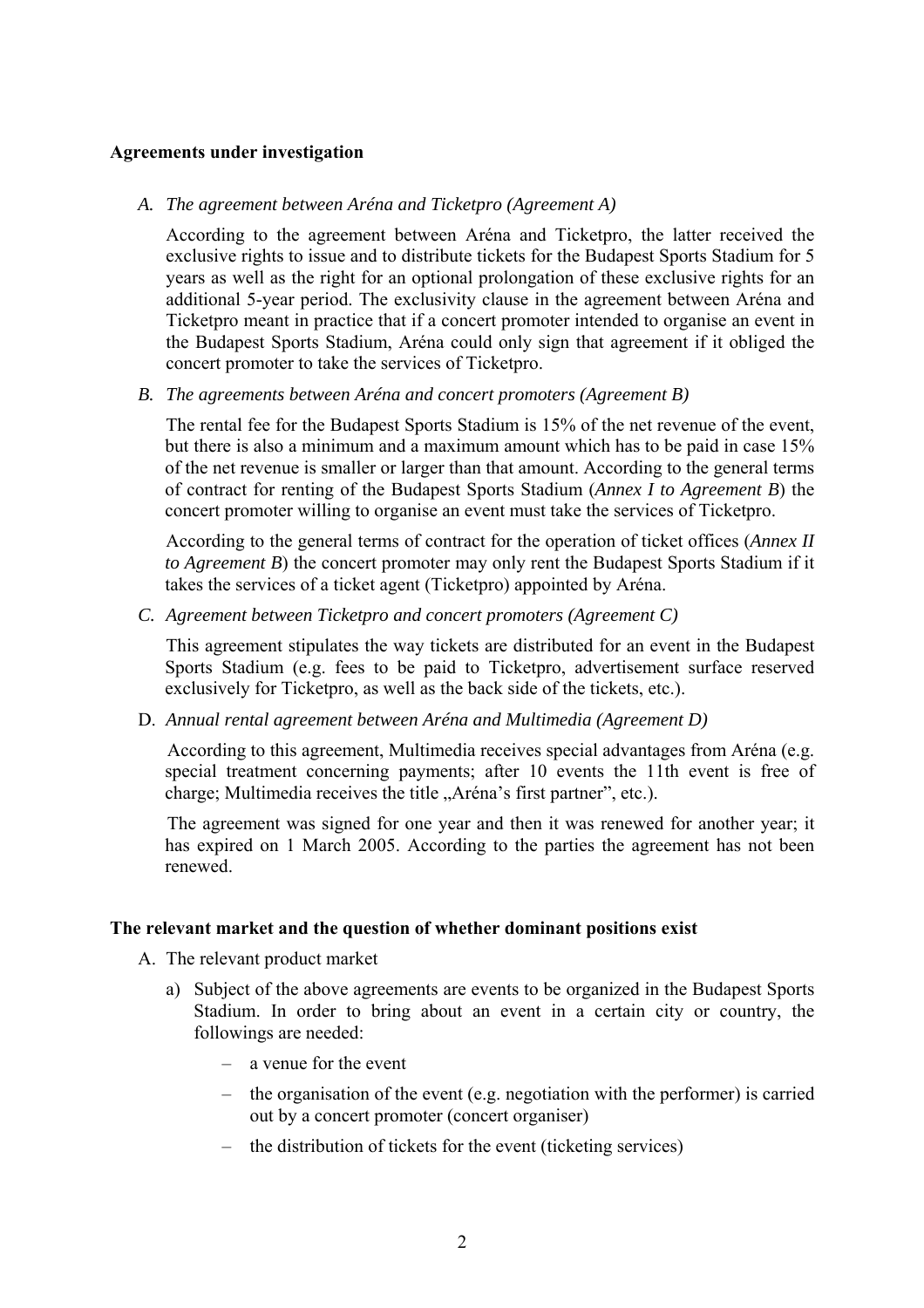- b) Resulting from the special features of the Budapest Sports Stadium, events in the present case involve high profile, mostly international, special entertaining events of a great budget attracting a large number of spectators.
- c) Despite the special features of the Budapest Sports Stadium (large and unique complex, with a very modern technology, suitable to host international events, e.g. concerts, shows, etc.) it cannot be stated that the Budapest Sports Stadium is unsubstitutable. The reason for this is that high profile international concerts are also held in other stadiums. That is the reason why the *Stadium cannot be regarded as being in a dominant position.*
- d) However, without defining its exact market share, it may be considered that *Aréna has considerable market power.* There are periods (late autumn, winter, early spring) when the roofing of a venue is indispensable. In such periods only the Budapest Sports Stadium can host 12.000 persons. The SAP Stadium (Budapest) and Főnix (Debrecen), the second and the third largest venues, can host only ca. 6000-7000 persons. In summertime the situation is different as Kisstadion (17.000 persons) and Puskás Ferenc Stadium (28.000-40.000 persons) are also suitable venues for the events mentioned above. However, it can be stated that the Budapest Sports Stadium has indeed considerable advantages (modern technology; it is located in the capital, etc.) which provides Aréna a strong market position.
- e) As far as the substitutability for events from the standpoint of concert promoters is concerned, it is true that it may be possible to switch between the organisation of different types of events. However, it is certain that the events mentioned above require stable financial background and special knowledge, therefore the chance for substitutability is limited.
- f) On the market of concert promoters there are many undertakings but only a few of them (Multimedia Kft.; Showtime Kft.; Concert & Media Kft.; Sziget Kft.) have the necessary financial background as well as the special knowledge to organise big international events attracting a large audience.
- g) Undertakings, which want to be on the market of ticket agents must have an online system of distribution by which they are able to sell tickets at the sites of a countrywide network of sales points and are able to provide the possibility for the consumers to purchase tickets by telephone as well as via the Internet. The main undertakings capable of carrying out these activities are: Ticketpro; Ticket Express; Interticket; Concert & Media; Ticketportal.
- B. The relevant geographic market
	- a) The Competition Council considers the territory of *Hungary as the relevant geographic market*.
	- b) The reason for this is that the performers give concerts usually on a tour going from one country to another. Also, due to travel costs, etc., the cost of a concert for a person attending it from abroad rises considerably. Also, there are other barriers: many people do not have Internet access or a credit card; different currencies; transaction costs. Furthermore, the ticket agents have reported very small amounts (in comparison to the total amounts sold) of tickets to be sold abroad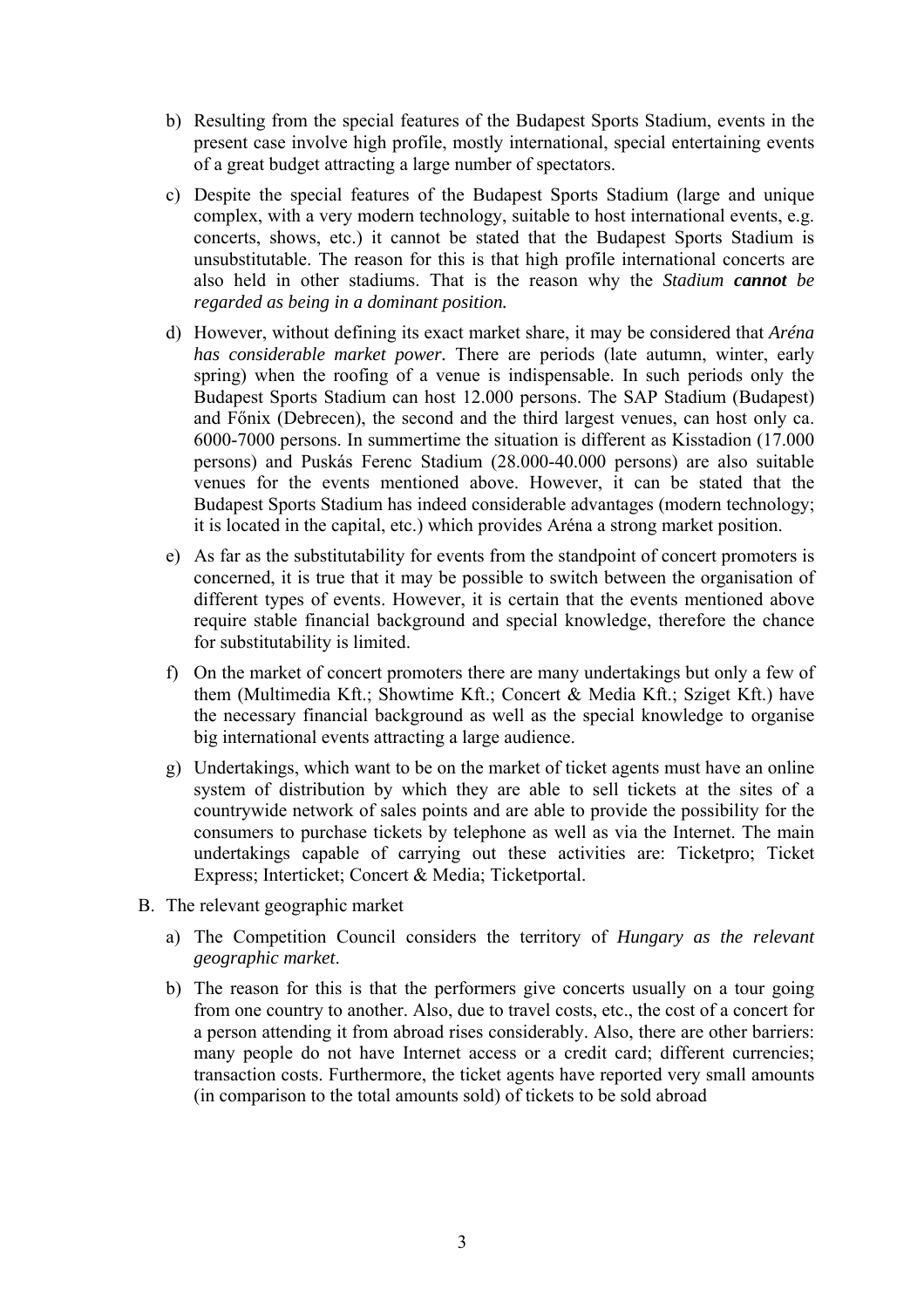#### **Legal assessment of the agreements**

*A. The agreement between Aréna and Ticketpro and the agreements between Aréna and the concert promoters concerning the exclusive rights of Ticketpro* 

The agreements between Aréna and the concert promoters (Agreement B) do not fall under Regulation (EC) No 2790/99 on Vertical Agreements and Concerted Practices as these agreements are rental agreements. Also, the agreement between Aréna and Ticketpro (Agreement A) do not fall under this Regulation because of the high market share of Aréna. Agreements A and B cannot, from the competition point of view, be separated from each other, therefore if one of them did not fall under this Regulation, the other would not do so either.

The fact that there are preferential agreements between venues, concert promoters and ticket agents is not in itself detrimental to competition. The question is whether these agreements, by restricting competition, lead to higher prices for consumers. In Hungary, just like in many other European states, it is a general practice that concert promoters are free to choose among ticket distributors. It may be stated that the concert promoter, by choosing a ticket distributor has direct influence on the price the consumer will pay. Because of the exclusivity clause in the agreement between Aréna and Ticketpro the concert promoter cannot select a ticket distributor as it is obliged to take the services of Ticketpro. Therefore, due to this agreement, competition between ticket agents is eliminated and Ticketpro can simply demand a fee as high as it desires. Hence, the agreement (Aréna – Ticketpro) is capable to restrict competition and to have a foreclosing effect on the market. Also, the establishment of a network of such agreements would lead to the "freezing" of the market where no competition is present.

Security reasons cannot be accepted as a justification for the exclusivity, because international examples show that creating an interconnection between ticket checking systems at the gate of a stadium is considered as a normal practice.

*B. The agreement between Aréna and Multimedia* 

As stated above, Aréna provides unjustified advantages for Multimedia in respect of the rental of the Budapest Sports Stadium. The parties could not objectively justify why these advantages are given to Multimedia without any competitive bidding procedure or any other kind of competition.

- C. *Additional remarks*
	- a) The detrimental effects of the above agreements are shown by the fact that, in the given period, Multimedia was able to organise 27 events whereas its competitors could only hold 5 events in the Budapest Sports Stadium. The Budapest Sports Stadium is a large and unique complex, with a very modern technology, suitable to host international events (e.g. concerts, shows, etc.). Hence, the distortive effects of the agreements on the competitive process were also increased by these circumstances.
	- b) It is of utmost importance to highlight the cross-ownerships between the above undertakings (Tiketpro and Multimedia). These relations indicated that the financial, etc. benefits from the agreements were kept within their sphere of interest. Moreover, due to these relations Multimedia was enabled, via Ticketpro,